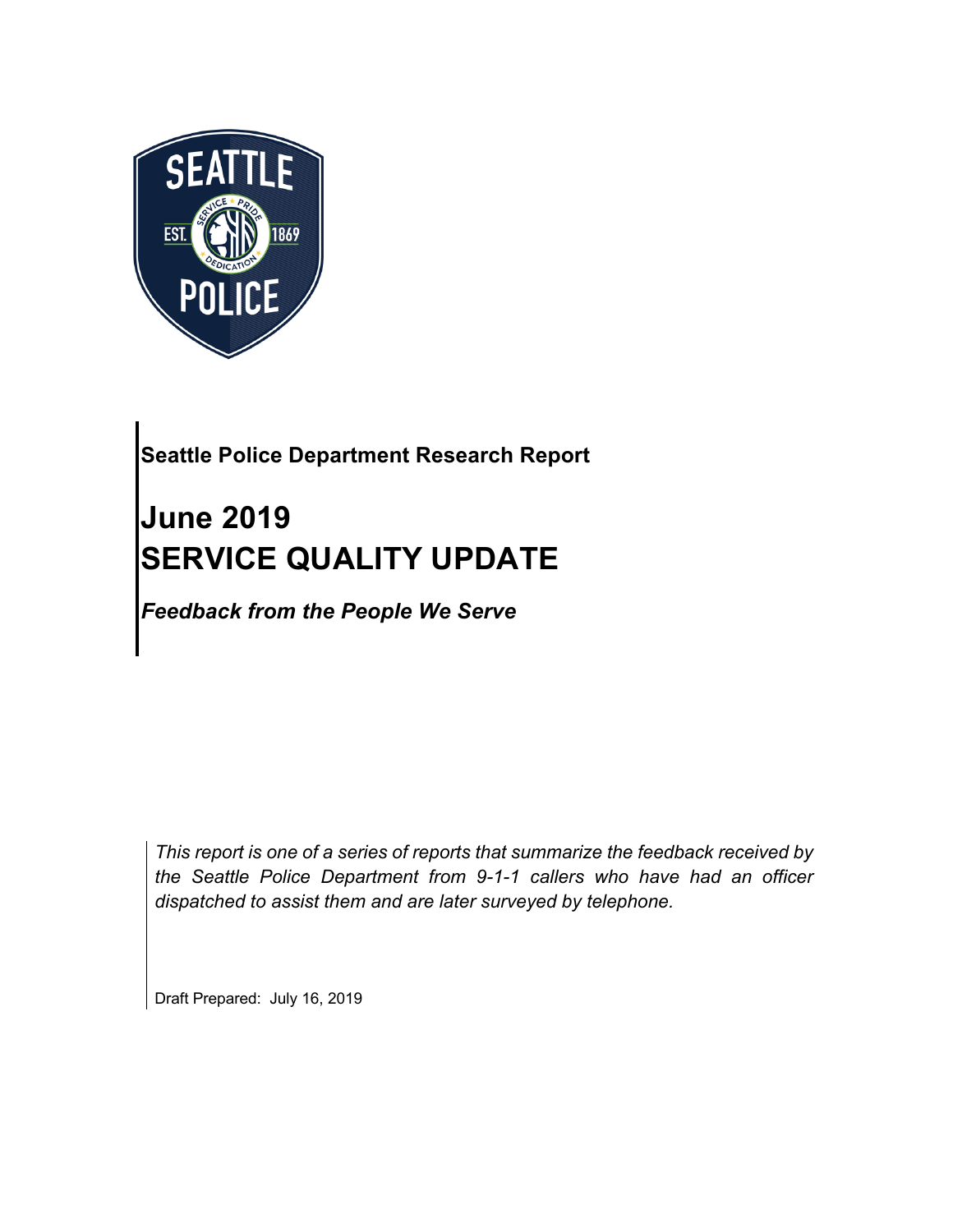#### **9-1-1 Caller Surveys: Summary and Conclusions from June 2019**

The Seattle Police Department customer satisfaction surveys provide feedback about the service provided by the Department to those who call 9-1-1 and have an officer dispatched to assist them. Key findings and conclusions from the June 2019 survey and comparisons to the other surveys conducted since March 2016 are summarized below.

**Overall Satisfaction**. Overall, customers continue to be satisfied with their experience with the Department "from calling 9-1-1 on to all contacts [they] had with the Police Department as a result of that call." Eighty percent of the customers rated their overall satisfaction with this experience as 4 or 5 on a five-point scale where 5 means "extremely satisfied," for an average rating of 4.27 out of 5 possible points. Ratings of overall satisfaction have remained high and not changed significantly since March 2016.

**Officers Responding to Customers' 9-1-1 Calls.** Customers rated the officers who responded to their 9- 1-1 calls positively. Customers indicated that the responding officers were professional and courteous (92% "strongly agree" or "agree"); and officers listened to customer concerns, answered their questions, provided the assistance and information needed, clearly explained procedures, and told customers what would happen next (82% - 89% "strongly agree" or "agree"). The responding officers received lower ratings for giving "tips on preventing future crimes" (60% "strongly agree" or "agree").

The ratings of the responding officers fluctuated significantly since March 2016, but ratings in June 2019 did not differ significantly from either March 2016, the first of the surveys presented in this report, or December 2018, the most recent survey prior to June 2019.

**Seattle Police Department Overall**. Customers also rated the Department highly. Customers indicated that "Department personnel are professional and courteous" (89% "strongly agree" or "agree") and the Department is available when needed, is a good resource for information about preventing crime, focuses on public safety issues of concern, and clearly explains procedures and requirements (68% to 73% "strongly agree" or "agree"). These were positive ratings, but ratings of the officers with whom customers had personal contact (officers responding to 9-1-1 calls) were higher than ratings of the Department overall.

Ratings of three items, "Department personnel are professional and courteous," "The Department is a good resource for information about preventing crime," and "The Department clearly explains its procedures and requirements," fluctuated significantly since March 2016, but results in June 2019 did not differ significantly from March 2016 or December 2018. Ratings of two items, "The Department is available when needed" and "The Department focuses on the public safety issues that concern you," have not changed significantly since March 2016.

**9-1-1 Operations**. Customers were satisfied with the assistance provided by the 9-1-1 operator and the speed with which their calls were answered (87% and 92%, respectively, rated their satisfaction 4 or 5 on the scale where 5 means "extremely satisfied"). Ratings of these items fluctuated significantly across surveys, and satisfaction with the speed with which calls were answered was significantly higher in June 2019 than in March 2016.

**Feelings of Safety**. Customers feel safer "walking alone in [their] neighborhood during the day" (61% "extremely safe") than they do "walking alone in [their] neighborhood at night" (29% "extremely safe") or overall in Seattle (31% "extremely safe"). Customers' feelings of safety walking alone in their neighborhood during the day fluctuated significantly since March 2016, while feelings of safety overall in Seattle and walking alone in their neighborhood at night have not changed significantly since March 2016.

As in past surveys, customers reported that the incident that caused them to call 9-1-1 led some of them to feel less safe than before they called 9-1-1, but the service provided by the Department as a result of their calls increased the proportion of customers who feel "more safe" and decreased the proportion who feel "less safe" than before they called 9-1-1. These results suggest that the service provided by the Department continues to provide customers with reassurance and to increase feelings of personal safety.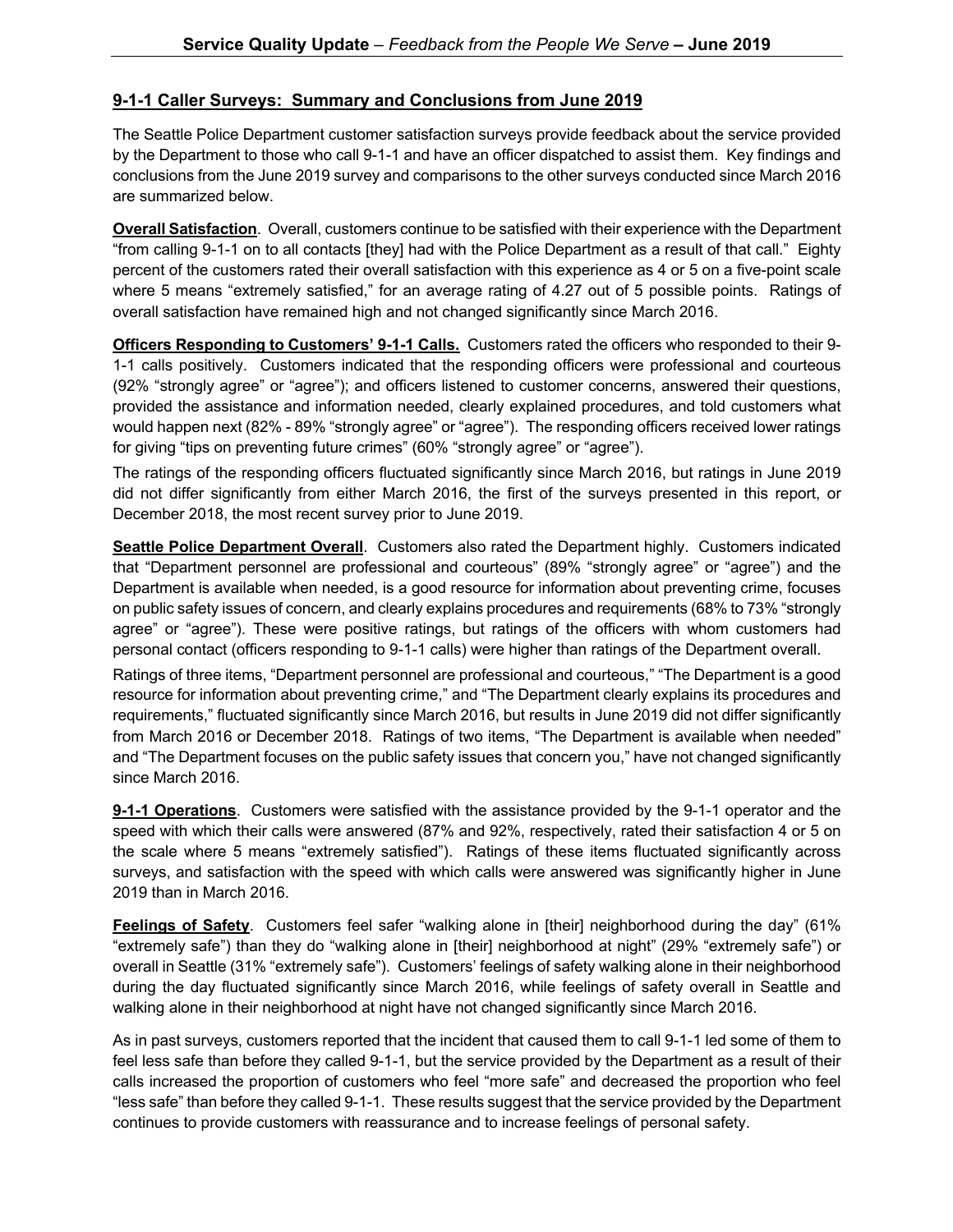#### **9-1-1 Caller Surveys: Results**

This report (1) summarizes key results of the June 2019 survey of customers who called 9-1-1 between May 28 and June 6, 2019, and had a Seattle Police Officer dispatched to assist them and (2) compares the results of all 13 surveys of 9-1-1 callers conducted between March 2016 and June 2019. 1

**Overall Satisfaction.** Customers who had an officer dispatched to provide assistance after calling 9-1-1 were asked to use a five-point scale, where 5 means "extremely satisfied" and 1 means "not at all satisfied," to answer the question, "Overall, how satisfied are you with this experience with the Seattle Police Department – from calling 9-1-1 on to all contacts you had with the Police Department as a result of that call?"

As the next chart shows, 62 percent of the customers rated their satisfaction with this experience with the Department as 5 on the five-point scale where 5 means "extremely satisfied," and 18 percent rated their satisfaction as 4 on this scale. Six percent rated their satisfaction as 1 and five percent rated their satisfaction as 2 on this five-point scale where 1 means "Not at all satisfied."



The next chart shows that the average rating of overall satisfaction in June 2019 was 4.27 on the five-point scale where 5 is high ("extremely satisfied"). Responses to this question have remained high and not changed significantly since March 2016. This chart and similar charts, below, present the average ratings from the first survey conducted in each of the last four years: March 2016, March 2017, April 2018, and June  $2019.<sup>2</sup>$ 



 $1$  Results were compared across surveys and tested to determine if any differences between survey results were statistically significant. Statistical tests included Analysis of Variance (ANOVA), t-tests, and chi-square tests (*IBM SPSS Statistics Version 25,* Release 25.0.0.1, 2017). Differences were considered statistically significant when the probability of the differences occurring by chance was less than .05 (p<.05).

 $2$  The numbers of respondents answering each question are omitted from some charts for readability, but approximately 200 customers participated in each survey.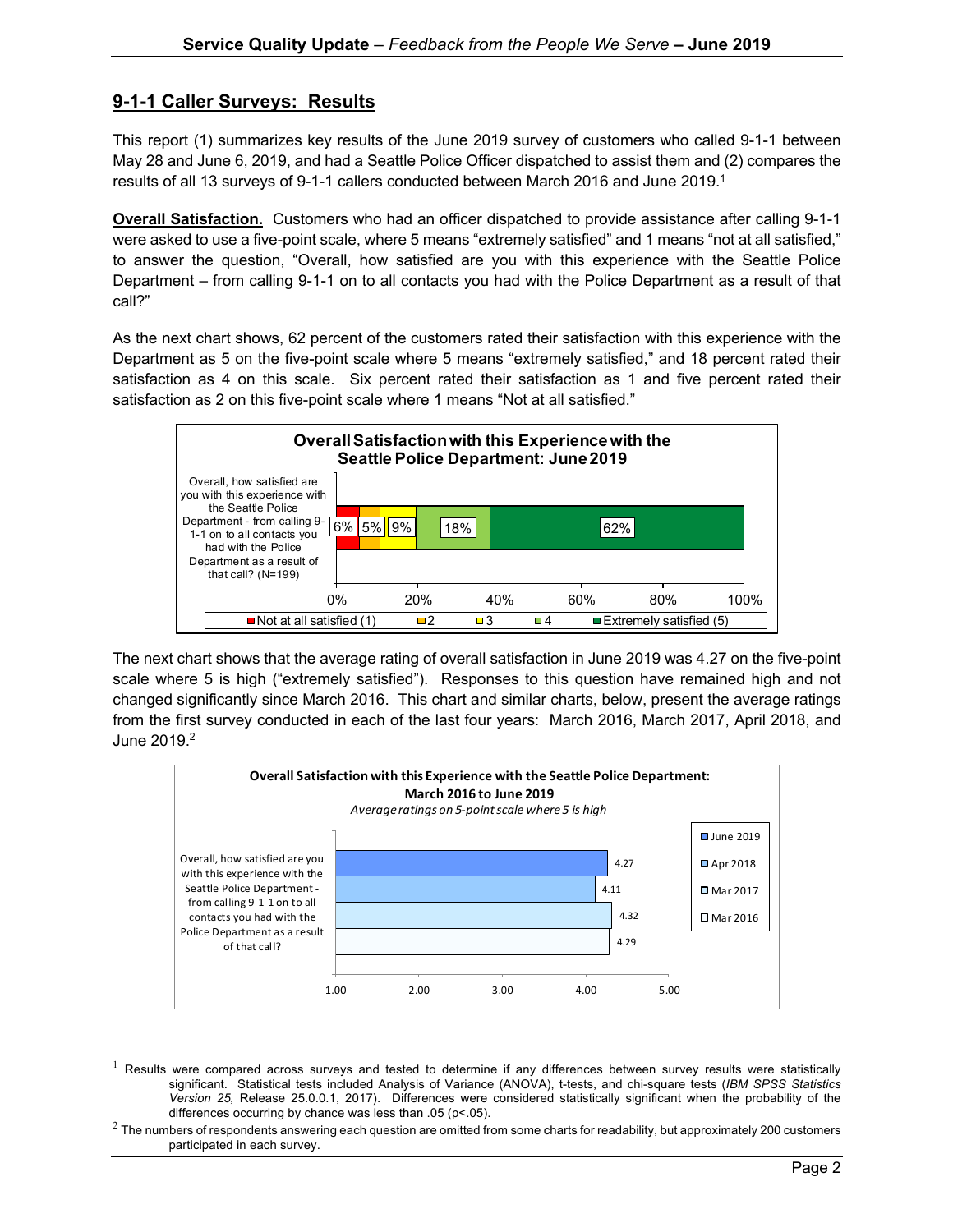**Officer Responding to the Call.** To assess customers' experiences with and opinions of the officer who responded to their calls to 9-1-1, customers were asked to indicate their level of agreement ("Strongly agree," "Agree," "Neither agree nor disagree," "Disagree," or "Strongly disagree") with a series of statements about the officer.

Customers rated officers highest for being professional and courteous and lowest for giving tips on preventing future crimes, as shown in the next chart<sup>3</sup>.

- Eighty percent of the customers said that they "strongly agree" that the officer who first visited after their call to 9-1-1 "was professional and courteous," and 92 percent<sup>4</sup> said that they "agree" or "strongly agree" with this statement. Four percent<sup>5</sup> said they "disagree" or "strongly disagree" that "The officer was professional and courteous."
- Between 65 and 75 percent of the customers said that they "strongly agree" with six of the statements about responding officers: "The officer listened to your concerns," "The officer answered your questions," "The officer provided the assistance you needed," "The officer provided you the information you needed," "The officer clearly explained procedures and requirements," and "The officer told you what would happen next." Between 82<sup>6</sup> and 89 percent of customers said that they either "agree" or "strongly agree" with these statements, and between seven and 12 percent said that they "disagree" or "strongly disagree" with the statements.
- A total of 60 percent of the customers said that they "agree" or "strongly agree," and 28 percent said that they "disagree" or "strongly disagree," with the statement, "The officer gave you tips on preventing future crimes."

| Opinions of Officer Responding to 9-1-1 Call: June 2019                       |                              |                                          |                             |                         |      |
|-------------------------------------------------------------------------------|------------------------------|------------------------------------------|-----------------------------|-------------------------|------|
| The officer was professional<br>and courteous. $(N=200)$ 2%                   | 3%4% 13%                     |                                          | 80%                         |                         |      |
| The officer listened to your<br>concerns. (N=199)                             | $\frac{1}{4\%}$ 3% 4%<br>14% |                                          | 75%                         |                         |      |
| The officer answered your<br>5%<br>questions. (N=198)                         | 2% 5%<br>15%                 |                                          | 74%                         |                         |      |
| The officer provided the,<br>assistance you needed. 4% 4% 8%<br>$(N=197)$     | 16%                          |                                          | 69%                         |                         |      |
| The officer provided you the<br>information you needed.<br>$(N=198)$          | 6% 4% 6%<br>16%              |                                          | 69%                         |                         |      |
| The officer clearly explained<br>procedures and requirements. 5%<br>$(N=193)$ | 5% 7%<br>17%                 |                                          | 67%                         |                         |      |
| The officer told you what<br>would happen next. (N=191)                       | 6% 6% 6%<br>16%              |                                          | 65%                         |                         |      |
| The officer gave you tips on<br>preventing future crimes.<br>$(N=163)$        | 12%<br>16%                   | 10%<br>12%                               | 50%                         |                         |      |
| 0%<br>■ Strongly disagree                                                     | 20%<br><b>□</b> Disagree     | 40%<br>$\Box$ Neither agree nor disagree | 60%<br>$\blacksquare$ Agree | 80%<br>■ Strongly agree | 100% |

 $3$  Percentages do not total 100 in this and some subsequent charts due to rounding.

- <sup>4</sup> Correcting for rounding error.
- $5$  Correcting for rounding error.
- $6$  Correcting for rounding error.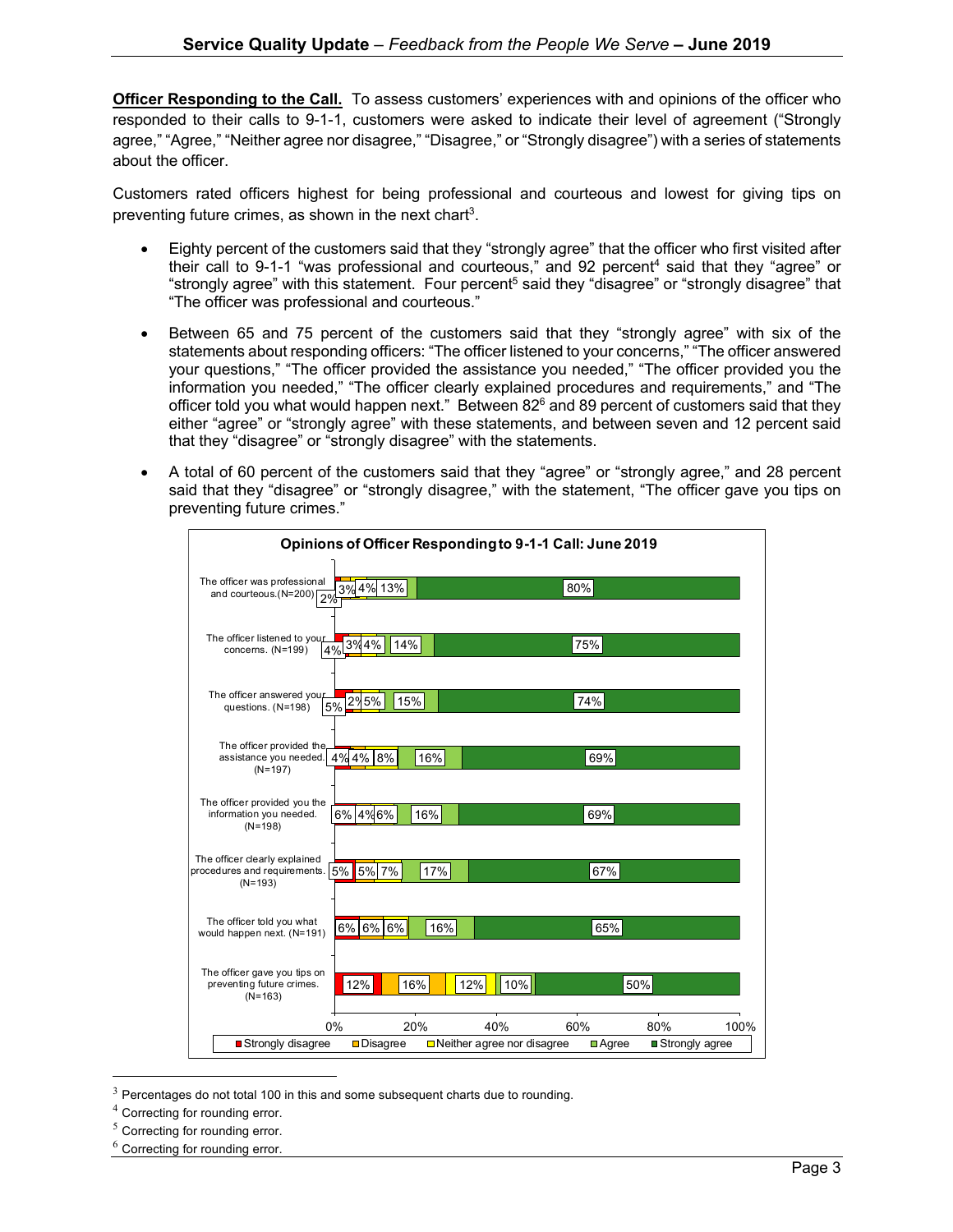Average ratings of responding officers are shown in the next chart. Ratings on all eight items fluctuated significantly between March 2016 and June 2019, although ratings in June 2019 did not differ significantly from either March 2016, the first of the surveys presented in this report, or December 2018, the most recent survey prior to June 2019.



**Seattle Police Department Overall.** To assess opinions of the Seattle Police Department overall, customers were asked to indicate their level of agreement ("Strongly agree," "Agree," "Neither agree nor disagree," "Disagree," or "Strongly disagree") with statements about the Department, including the five statements shown in the next chart.

Customers rated the Department highest for having professional and courteous personnel, just as they rated the officer who responded to their call highest for being professional and courteous. Eighty-nine<sup>7</sup> percent of the customers said that they "strongly agree" or "agree," and five percent said they "disagree" or "strongly disagree," that "Department personnel are professional and courteous." Between 68 and 73 percent of the customers said they "strongly agree" or "agree" with the other four statements about the Department; between 11 and 16<sup>8</sup> percent said that they "disagree" or "strongly disagree" with these statements, shown in the next chart.

 $7$  Correcting for rounding error.

<sup>8</sup> Correcting for rounding error.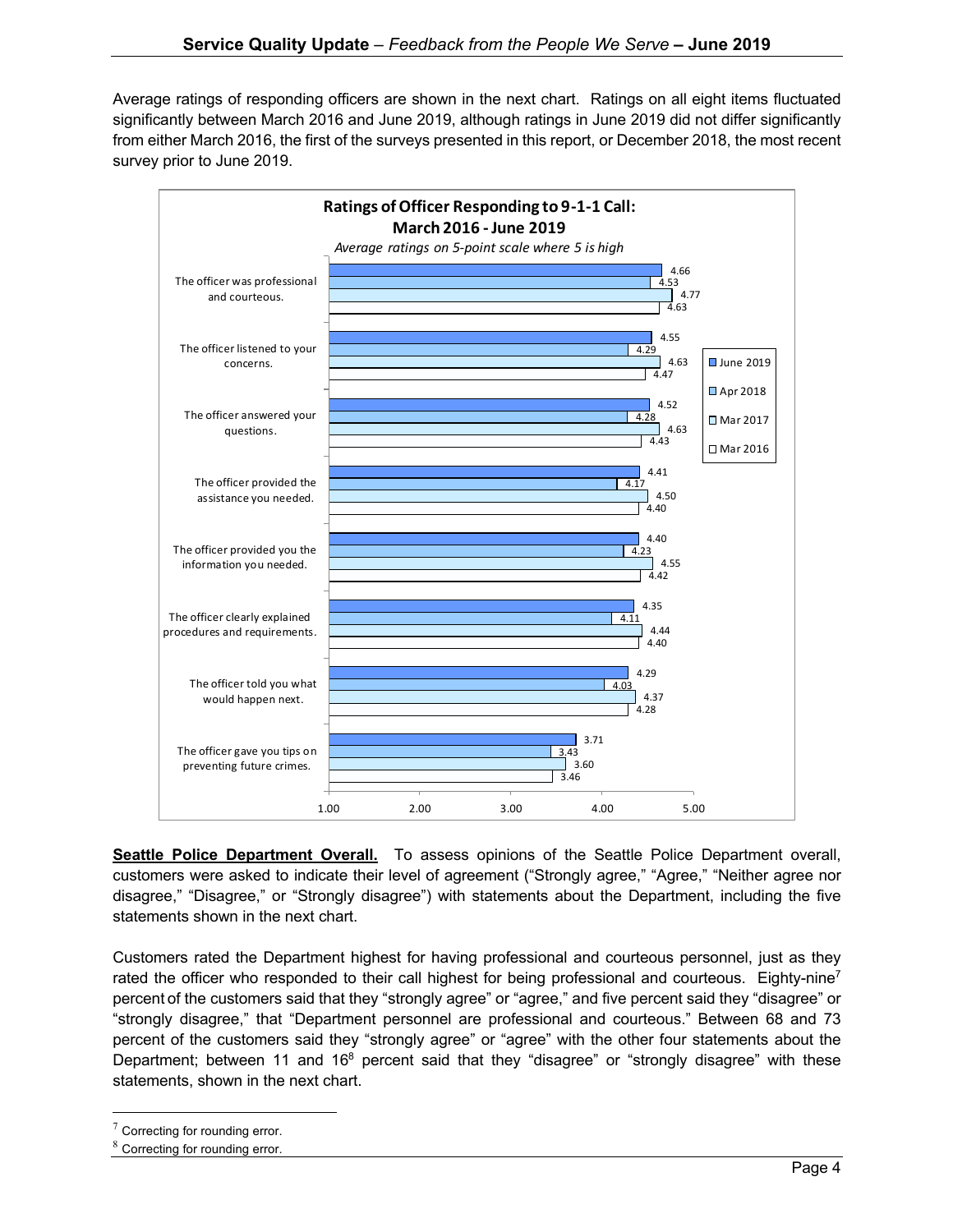

Ratings of three items, "Department personnel are professional and courteous," "The Department is a good resource for information about preventing crime," and "The Department clearly explains its procedures and requirements," fluctuated significantly between March 2016 and June 2019 but did not differ significantly between March 2016 and June 2019, or between December 2018 and June 2019. Ratings of the other items, "The Department is available when you need them" and "The Department focuses on public safety issues that concern you," have not changed significantly since March 2016.

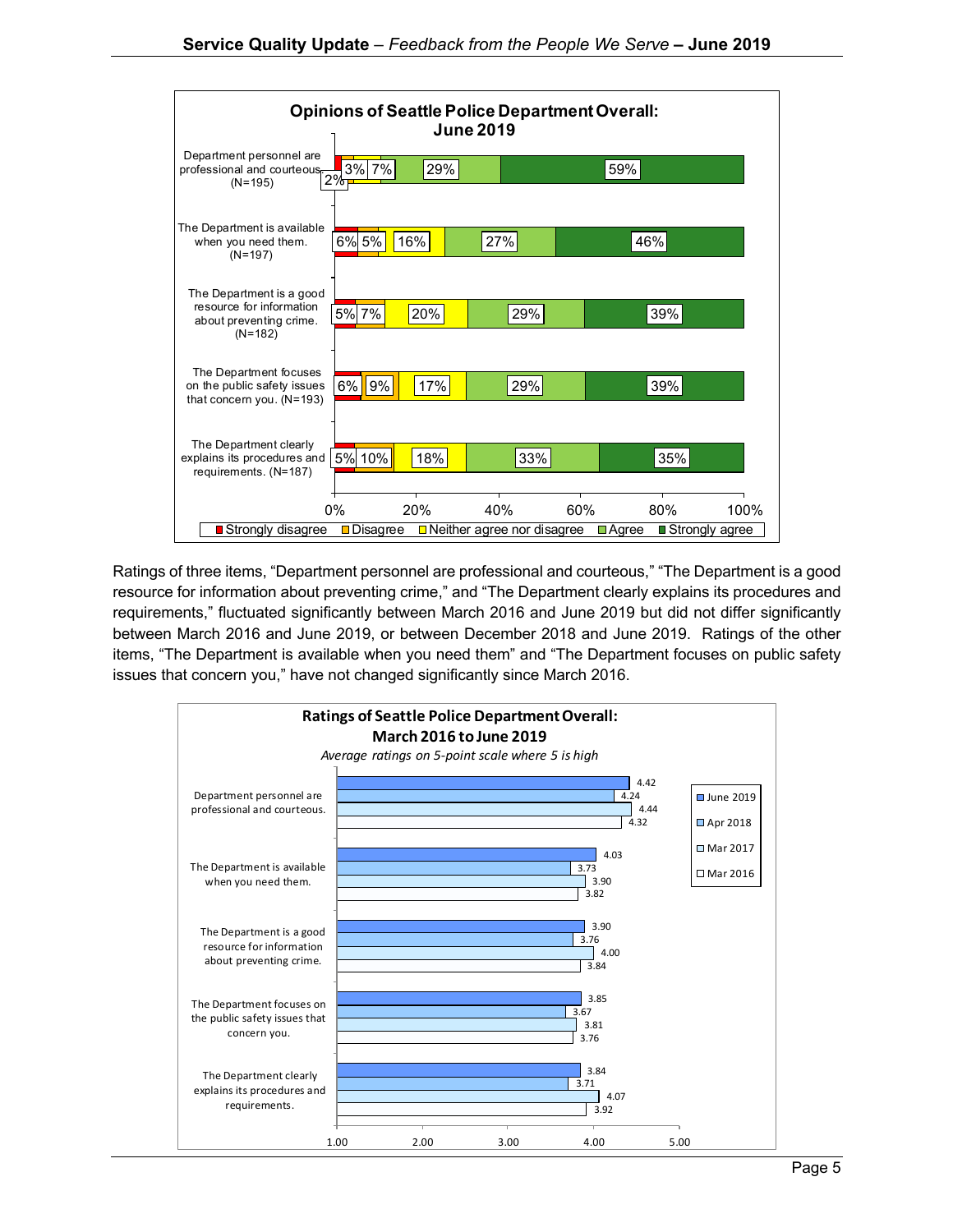**9-1-1 Operations.** Seventy-six percent of customers rated their satisfaction with the assistance provided by the 9-1-1 operator as 5, "extremely satisfied," and 79 percent rated their satisfaction with the speed with which their call was answered as 5, "extremely satisfied." A total of  $87^9$  and 92 percent rated their satisfaction with the assistance provided by the operator and the speed with which their calls were answered, respectively, as either 4 or 5 on this five-point scale. Four percent<sup>10</sup> rated their satisfaction with the assistance provided by the operator and the speed with which calls were answered as either 1 or 2 on the five-point scale where 1 means "not at all satisfied." These results are shown in the next chart.



Ratings of satisfaction with the assistance provided by the 9-1-1 operator and the speed with which the call was answered have fluctuated significantly over time, and satisfaction with the speed with which calls were answered was significantly higher in June 2019 than in March 2016.



As shown in the next chart, five percent of the customers (9 customers) said that they had to dial 9-1-1 more than once to reach an operator. Since March 2016, between 1 and 8 percent of the customers (between 1 and 16 customers) said that they had to dial 9-1-1 more than once to reach an operator. These results fluctuated significantly across surveys, but results in June 2019 did not differ significantly from results in March 2016 or December 2018.

<sup>&</sup>lt;sup>9</sup> Correcting for rounding error.

<sup>&</sup>lt;sup>10</sup> Correcting for rounding error.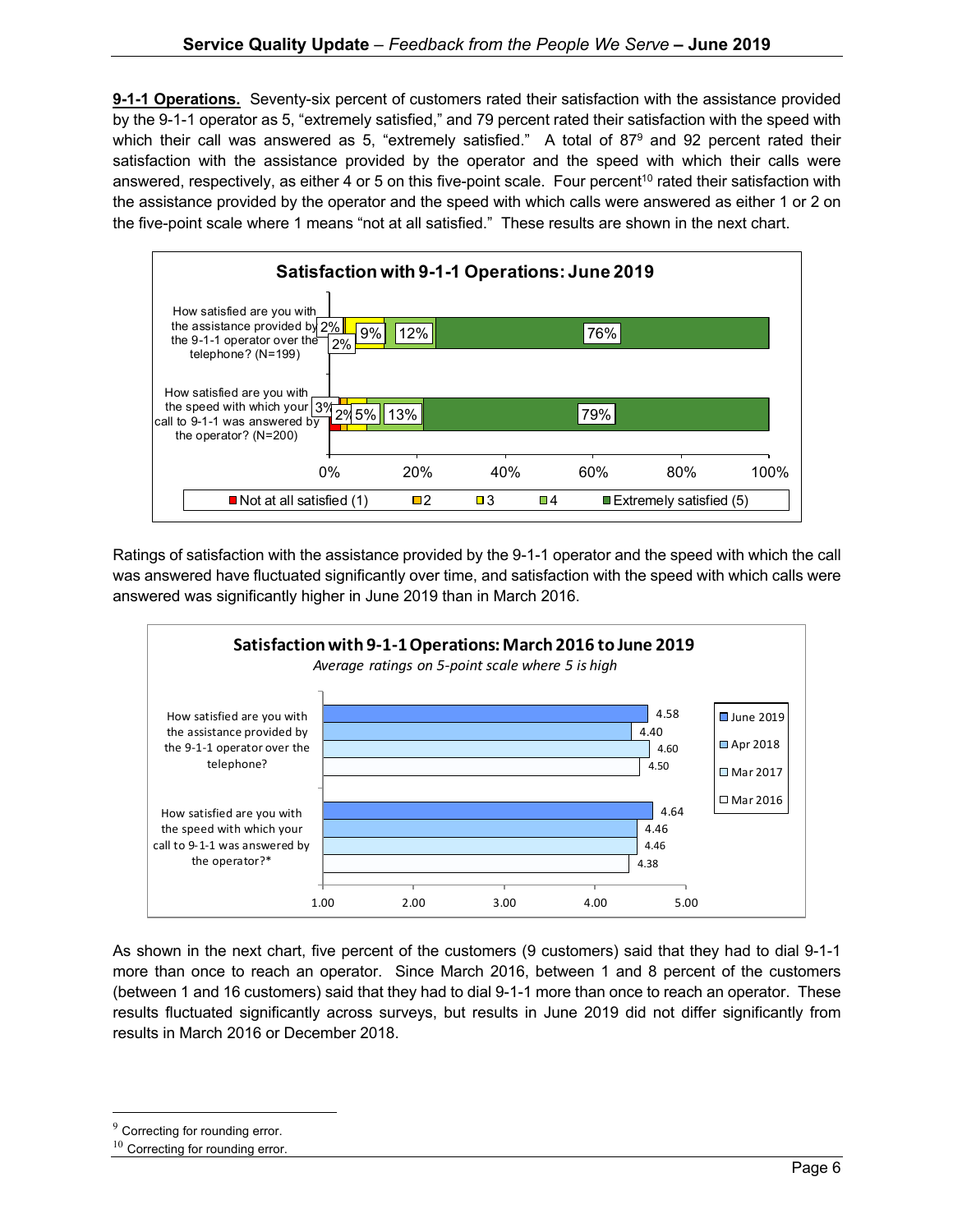

Customers who had to call 9-1-1 more than once were asked how often they dialed 9-1-1 to reach an operator. Of the nine customers who had to dial 9-1-1 more than once to reach an operator in June 2019, four reported reaching an operator on their second attempt, and five on their third attempt.

**Feelings of Safety.** Customers said that they feel safer walking alone in their neighborhoods during the day than they feel in Seattle overall or walking alone in their neighborhoods at night, as shown in the next chart.

- Sixty-one percent of the customers rated their overall feelings of safety in Seattle as 4 or 5 on the five-point scale (31% "extremely safe"); 16 percent rated their safety as 1 or 2 where 1 means "not at all safe."
- Eighty-one percent of the customers rated their feelings of safety when walking alone in their neighborhoods during the day as 4 or 5 on a five-point scale where 5 means "extremely safe" (61% "extremely safe"); ten percent rated their safety as 1 or 2 where 1 means "not at all safe."
- Forty-nine percent rated their feelings of safety as 4 or 5 (29% "extremely safe"), and 33 percent rated their feelings of safety as 1 or 2 when walking alone in their neighborhoods at night.

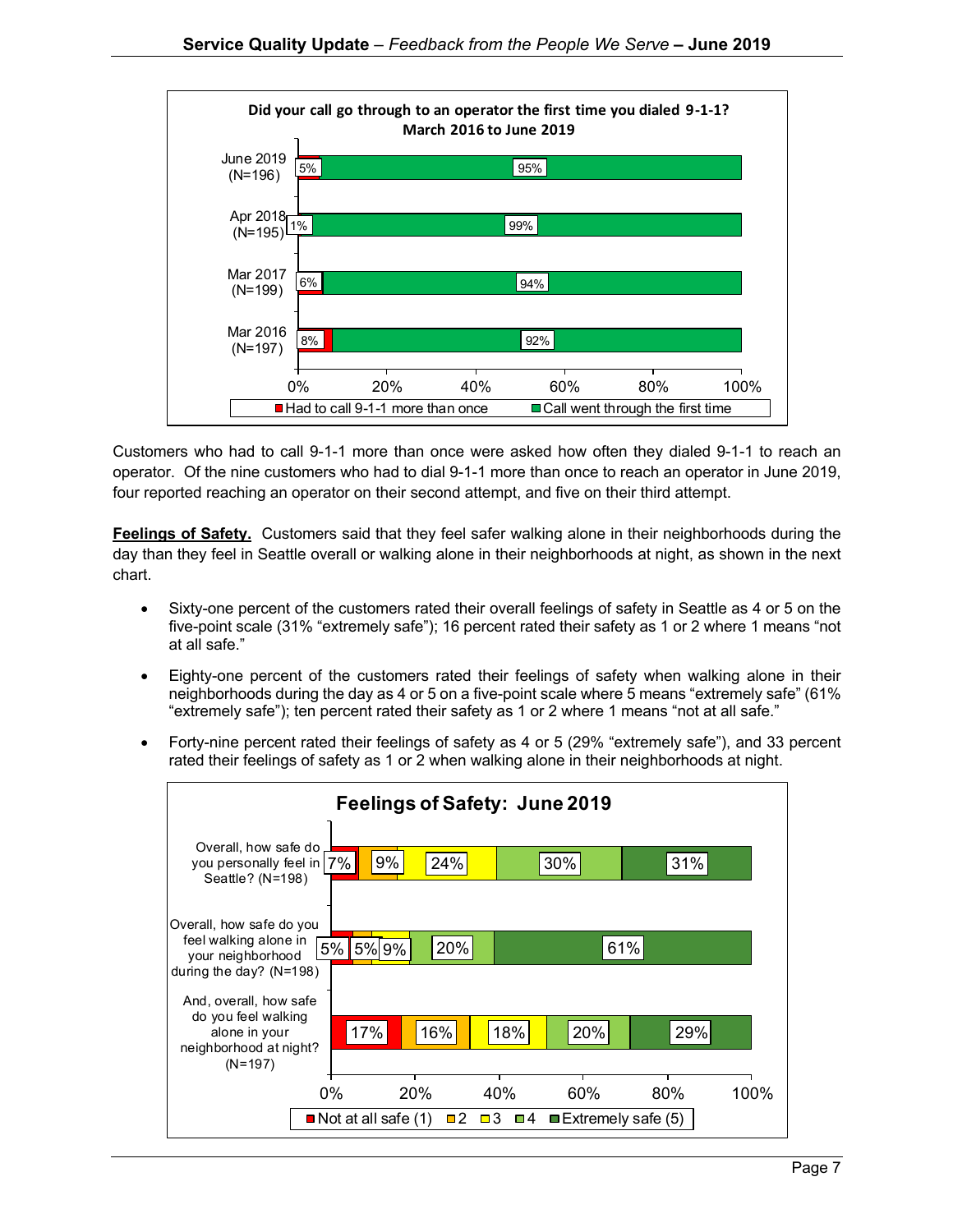Customers' feelings of safety walking alone in their neighborhoods during the day fluctuated significantly since March 2016, but results in June 2019 did not differ significantly from March 2016 or December 2018. Customers' feelings of safety overall in Seattle and walking alone in their neighborhoods at night have not changed significantly since March 2016.



When asked about the impact of the incident that caused them to call 9-1-1 on their feelings of safety, over half of the customers (60%) reported that they "feel about as safe as before the incident occurred." The remaining customers said that they either feel "less safe" (28%) or "more safe" (12%) than before the incident occurred. When asked about the impact of the service received from the Department as a result of their call to 9-1-1, over half (60%) of the customers said that they "feel about as safe now as before they called 9-1-1," while 32 percent said they feel "more safe," and eight percent feel "less safe."

The responses to these two questions show that the service received from the Seattle Police Department led to an increase in the percentage of customers who said they feel "more safe" (12% to 32%), as well as a decrease in the percentage of customers who feel "less safe" (28% to 8%), as shown in the next chart. This indicates that feelings of personal safety increased and customers were reassured by the Department's service.



Customers' opinions of the impact of the the service provided by the Department have fluctuated significantly over time. However, in every survey conducted, a larger proportion of customers said they feel "more safe" and a smaller proportion said they feel "less safe" after receiving service from the Department than after the incident that caused them to call 9-1-1.